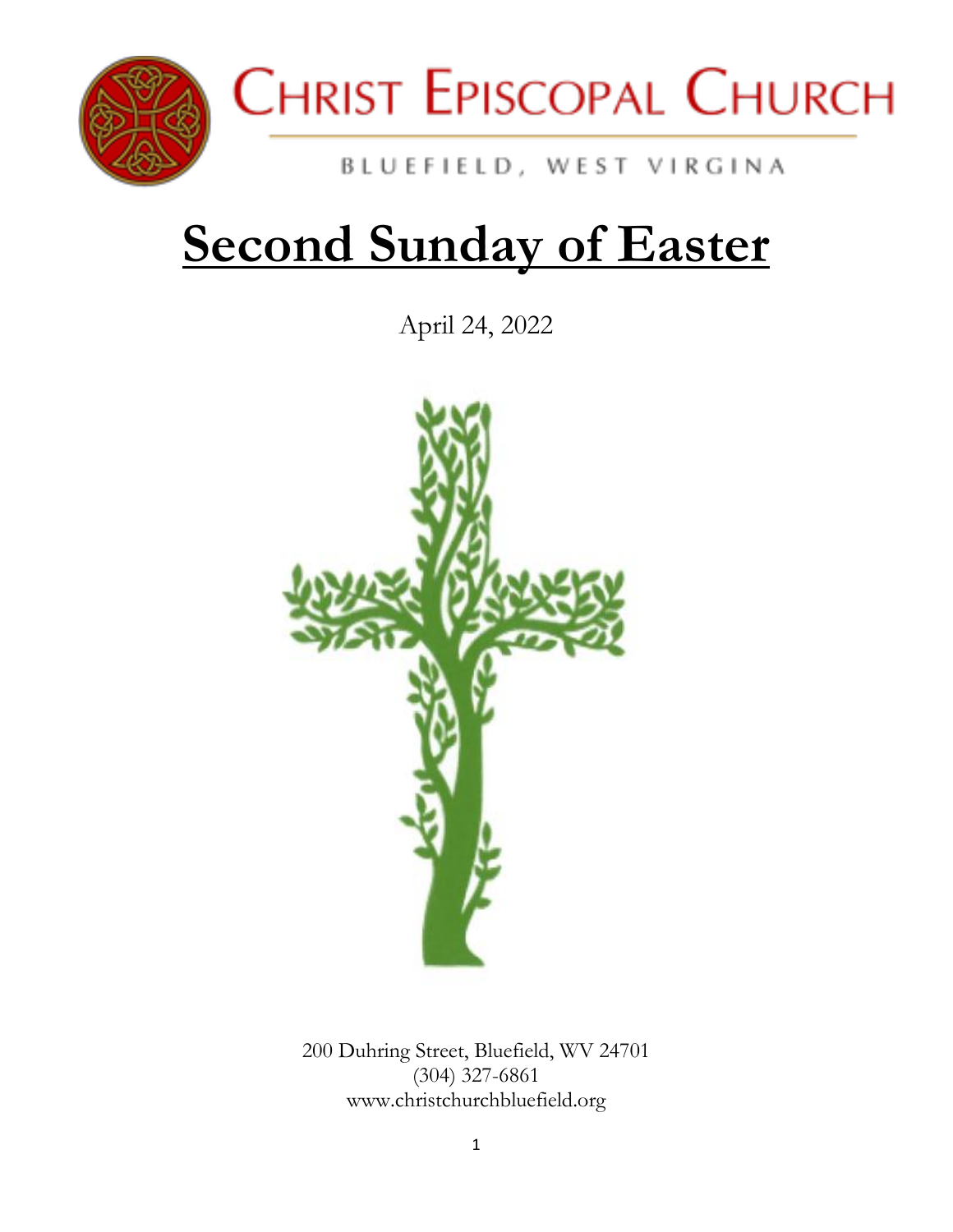2

Prelude

## The Processional Hymn *Welcome, happy morning!* **H179**

*Celebrant* Alleluia! Christ is Risen! *People* The Lord is Risen indeed! Alleluia!

## The Collect for Purity

### *Celebrant*

Almighty God, to you all hearts are open, all desires known, and from you no secrets are hid: Cleanse the thoughts of our hearts by the inspiration of your Holy Spirit, that we may perfectly love you, and worthily magnify your holy Name; through Christ our Lord. *Amen.*

# The Collect for the Day

Almighty and everlasting God, who in the Paschal mystery established the new covenant of reconciliation: Grant that all who have been reborn into the fellowship of Christ's Body may show forth in their lives what they profess by their faith; through Jesus Christ our Lord, who lives and reigns with you and the Holy Spirit, one God, for ever and ever. *Amen.*

## The First Lesson *Acts 5:27-32*

When the temple police had brought the apostles, they had them stand before the council. The high priest questioned them, saying, "We gave you strict orders not to teach in this name, yet here you have filled Jerusalem with your teaching and you are determined to bring this man's blood on us." But Peter and the apostles answered, "We must obey God rather than any human authority. The God of our ancestors raised up Jesus, whom you had killed by hanging him on a tree. God exalted him at his right hand as Leader and Savior that he might give repentance to Israel and forgiveness of sins. And we are witnesses to these things, and so is the Holy Spirit whom God has given to those who obey him."

*Lector* The Word of the Lord.

*People* Thank be to God!

## Hymn of Praise *Good Christians all, rejoice and sing!* **H205**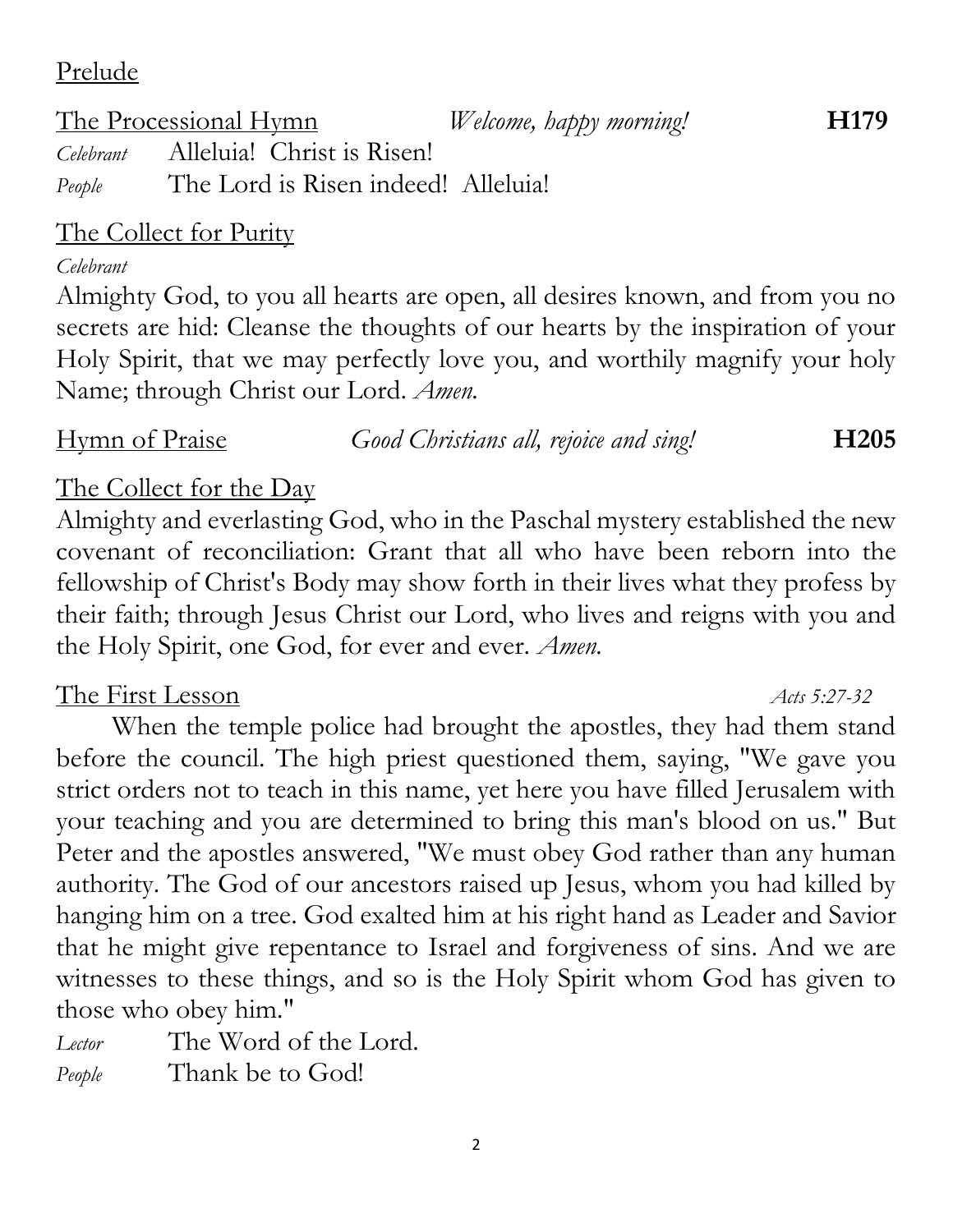*The Psalm will be read responsively by whole verse*

- 14. The Lord is my strength and my song, and he has become my salvation.
- 15. There is a sound of exultation and victory in the tents of the righteous:
- 16. "The right hand of the Lord has triumphed! the right hand of the Lord is exalted! the right hand of the Lord has triumphed!"
- 17. I shall not die, but live, and declare the works of the Lord.
- 18. The Lord has punished me sorely, but he did not hand me over to death.
- 19. Open for me the gates of righteousness; I will enter them; I will offer thanks to the Lord.
- 20. "This is the gate of the Lord; he who is righteous may enter."
- 21. I will give thanks to you, for you answered me and have become my salvation.
- 22. The same stone which the builders rejected has become the chief cornerstone.
- 23. This is the Lord's doing, and it is marvelous in our eyes.
- 24. On this day the Lord has acted; we will rejoice and be glad in it.
- 25. Hosannah, Lord, hosannah! Lord, send us now success.
- 26. Blessed is he who comes in the name of the Lord; we bless you from the house of the Lord.
- 27. God is the Lord; he has shined upon us; form a procession with branches up to the horns of the altar.
- 28. "You are my God, and I will thank you; you are my God, and I will exalt you."
- 29. Give thanks to the Lord, for he is good; his mercy endures for ever.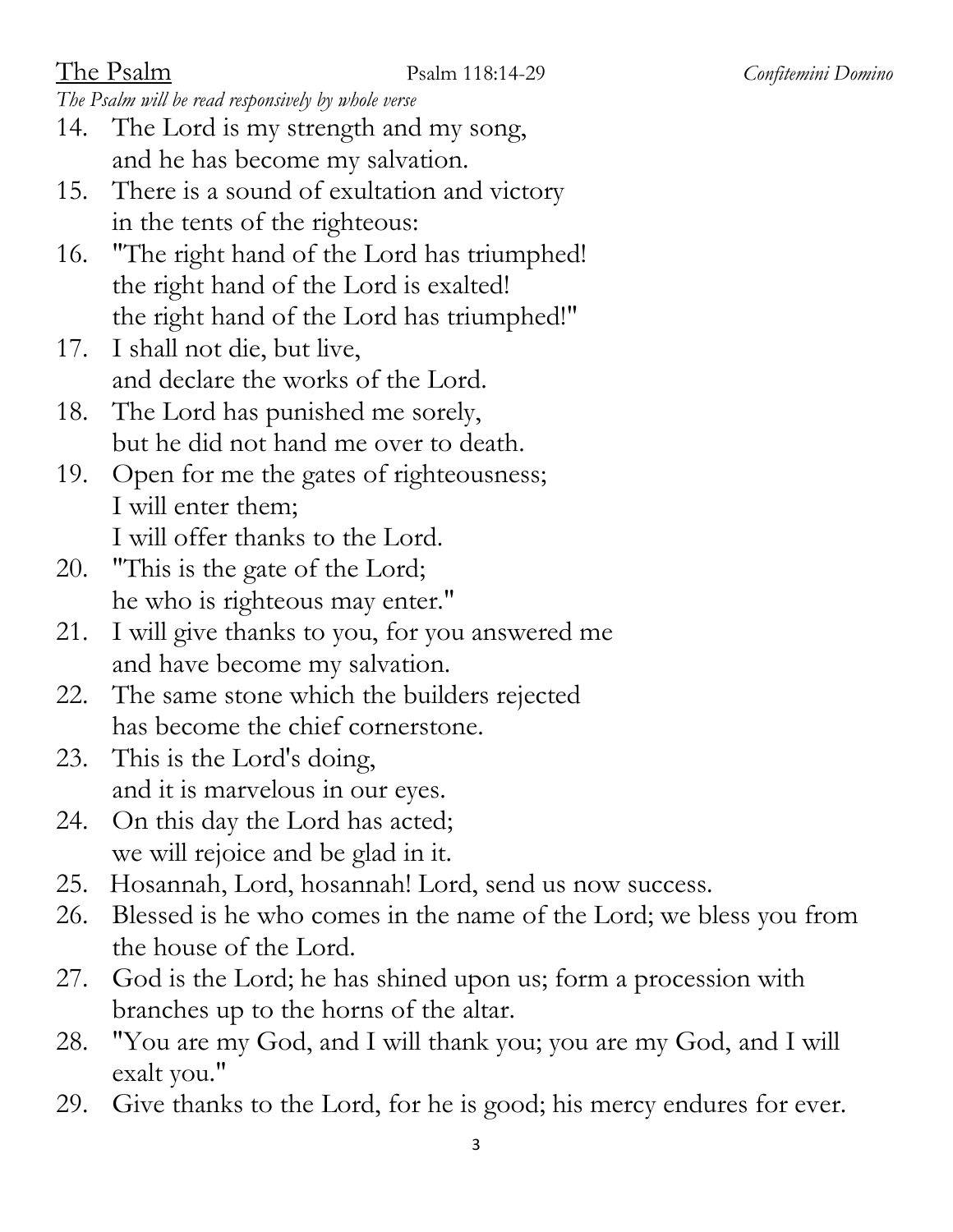## The Second Lesson*Revelation 1:4-8*



John to the seven churches that are in Asia: Grace to you and peace from him who is and who was and who is to come, and from the seven spirits who are before his throne, and from Jesus Christ, the faithful witness, the firstborn of the dead, and the ruler of the kings of the earth.

To him who loves us and freed us from our sins by his blood, and made us to be a kingdom, priests serving his God and Father, to him be glory and dominion forever and ever. Amen.

Look! He is coming with the clouds; every eye will see him, even those who pierced him; and on his account all the tribes of the earth will wail. So it is to be. Amen. "I am the Alpha and the Omega," says the Lord God, who is and

who was and who is to come, the Almighty.

*Lector* The Word of the Lord. *People* Thank be to God!

Sequence Hymn *Jesus lives! Thy terrors now* **H195**

### The Gospel Lesson *John 20:19-31*

*Celebrant* The Holy Gospel of our Lord Jesus Christ according to John. *People* Glory to you, Lord Christ.

When it was evening on that day, the first day of the week, and the doors of the house where the disciples had met were locked for fear of the Jews, Jesus came and stood among them and said, "Peace be with you." After he said this, he showed them his hands and his side. Then the disciples rejoiced when they saw the Lord. Jesus said to them again, "Peace be with you. As the Father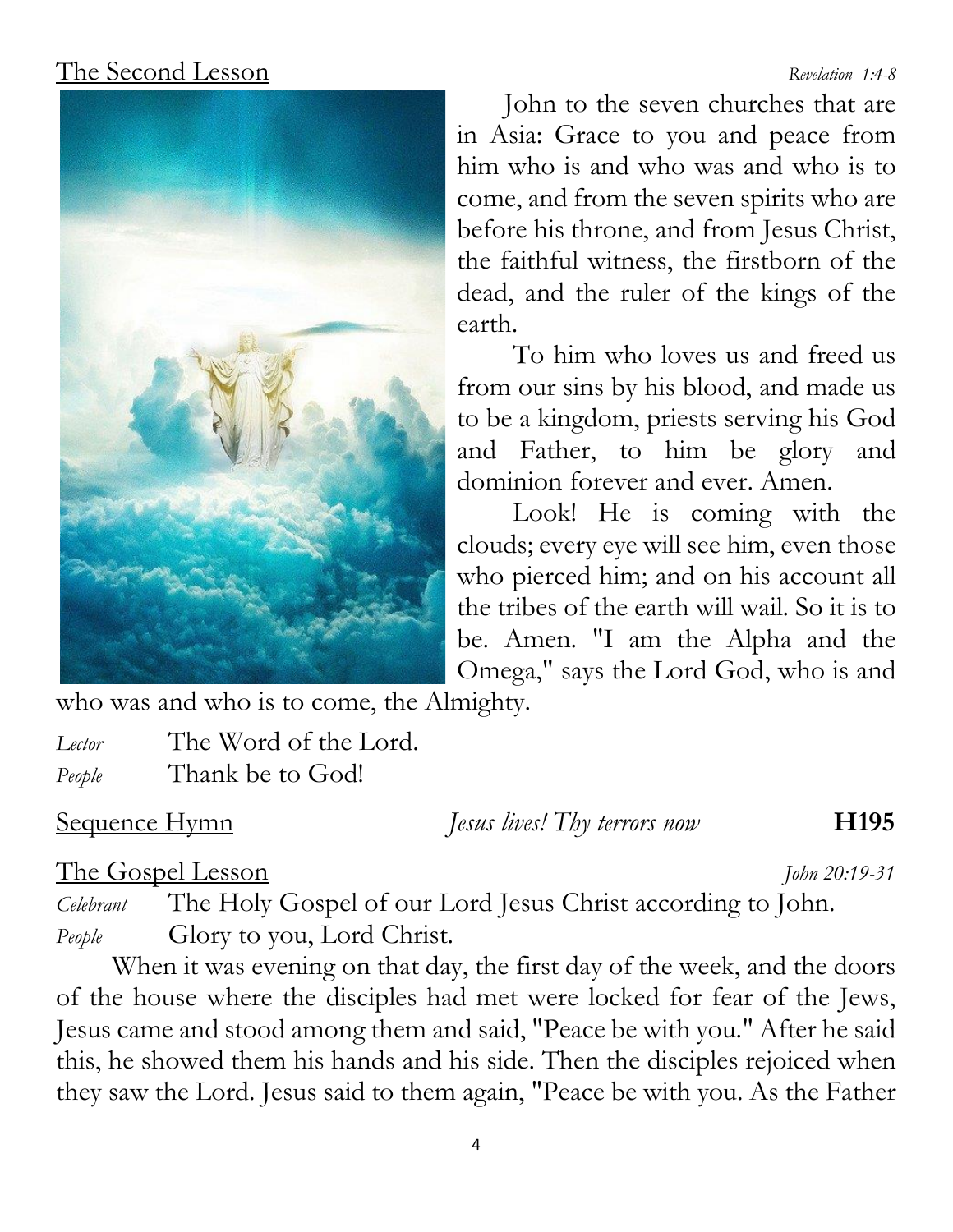has sent me, so I send you." When he had said this, he breathed on them and said to them, "Receive the Holy Spirit. If you forgive the sins of any, they are forgiven them; if you retain the sins of any, they are retained."

But Thomas (who was called the Twin), one of the twelve, was not with them when Jesus came. So the other disciples told him, "We have seen the Lord." But he said to them, "Unless I see the mark of the nails in his hands, and put my finger in the mark of the nails and my hand in his side, I will not believe."

A week later his disciples were again in the house, and Thomas was with them. Although the doors were shut, Jesus came and stood among them and said, "Peace be with you." Then he said to Thomas, "Put your finger here and see my hands. Reach out your hand and put it in my side. Do not doubt but believe." Thomas answered him, "My Lord and my God!" Jesus said to him, "Have you believed because you have seen me? Blessed are those who have not seen and yet have come to believe."

Now Jesus did many other signs in the presence of his disciples, which are not written in this book. But these are written so that you may come to believe that Jesus is the Messiah, the Son of God, and that through believing you may have life in his name.

*Celebrant* The Gospel of the Lord. *People* Praise to you, Lord Christ.

The Sermon The Rev. Lou Hays

The Nicene Creed

*All stand as they are able*  We believe in one God, the Father, the Almighty, maker of heaven and earth, of all that is, seen and unseen. We believe in one Lord, Jesus Christ, the only Son of God, eternally begotten of the Father, God from God, Light from Light, true God from true God,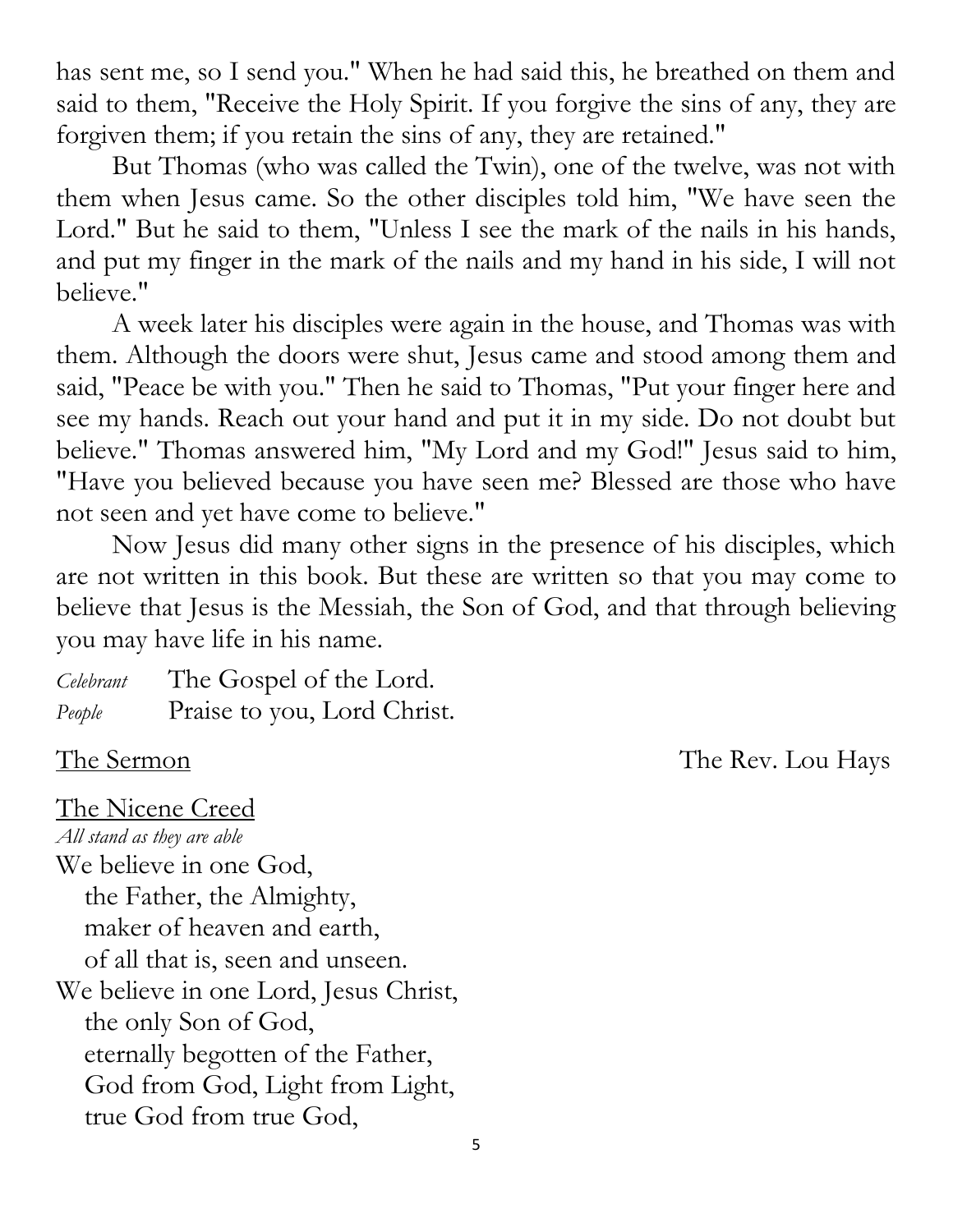begotten, not made, of one Being with the Father. Through him all things were made. For us and for our salvation he came down from heaven: by the power of the Holy Spirit he became incarnate from the Virgin Mary, and was made man. For our sake he was crucified under Pontius Pilate; he suffered death and was buried. On the third day he rose again in accordance with the Scriptures; he ascended into heaven and is seated at the right hand of the Father. He will come again in glory to judge the living and the dead, and his kingdom will have no end. We believe in the Holy Spirit, the Lord, the giver of life, who proceeds from the Father and the Son. With the Father and the Son he is worshiped and glorified. He has spoken through the Prophets. We believe in one holy catholic and apostolic Church. We acknowledge one baptism for the forgiveness of sins. We look for the resurrection of the dead, and the life of the world to come. Amen.

## **The Prayers of the People**

Father, we pray for your holy Catholic Church; *That we all may be one.*

Grant that every member of the Church may truly and humbly serve you; *That your Name may be glorified by all people.*

We pray for Mike and Matthew, our Bishops, for Lou our priest, and for all bishops, priests, and deacons;

*That they may be faithful ministers of your Word and Sacraments.*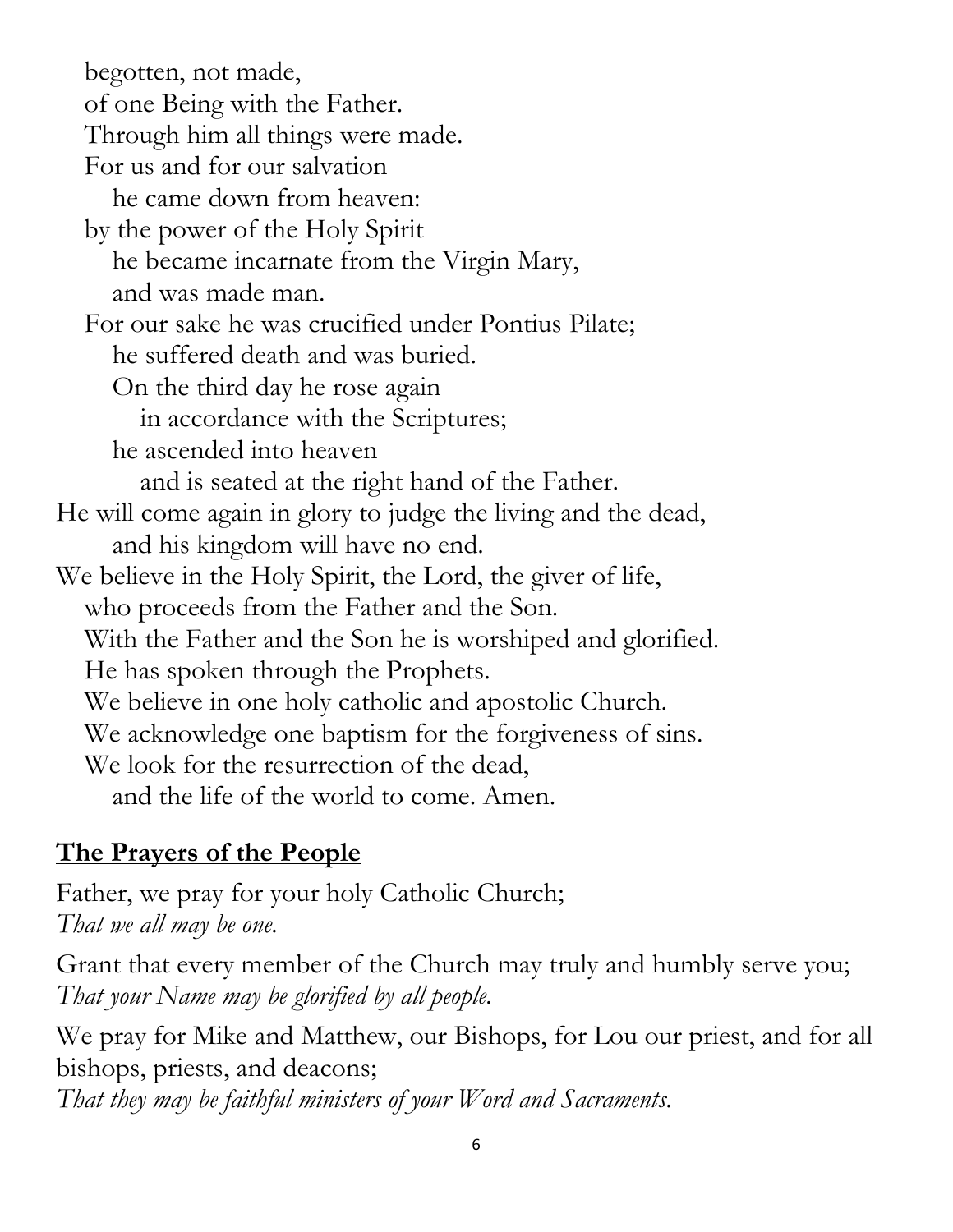We pray for all who govern and hold authority in the nations of the world; *That there may be justice and peace on the earth.*

Give us grace to do your will in all that we undertake; *That our works may find favor in your sight.*

Have compassion on those who suffer from any grief or trouble; *That they may be delivered from their distress.*

Give to the departed eternal rest; *Let light perpetual shine upon them.*

We praise you for your saints who have entered into joy; *May we also come to share in your heavenly kingdom.*

Let us pray for our own needs and those of others.

In our Diocesan Cycle of prayer, we pray for Diocesan Officers and Trustees

In our Anglican Cycle of prayer, we pray for the Anglican Church of Papua New Guinea

We pray for all who are on our parish prayer list, and for any others that we might now name, either silently or aloud

*Pause*

We pray for all who have died, especially our loved ones who have gone before us, and for any others that we might now name, either silently or aloud

*Pause*

We give thanks for all of the blessings of this life, for our family, friends and loved ones, and for any other thanksgivings we might now name, either silently or aloud.

## *Pause*

Let us join together in the Prayer for the Transition

Dear God, we ask for mercy and grace in this journey. We commit to the process of finding a new rector for our parish, and that it will be in your name and to your glory. We ask for insight and self-reflection, that we may know our needs and properly envision a future together, uplifting all and seeing the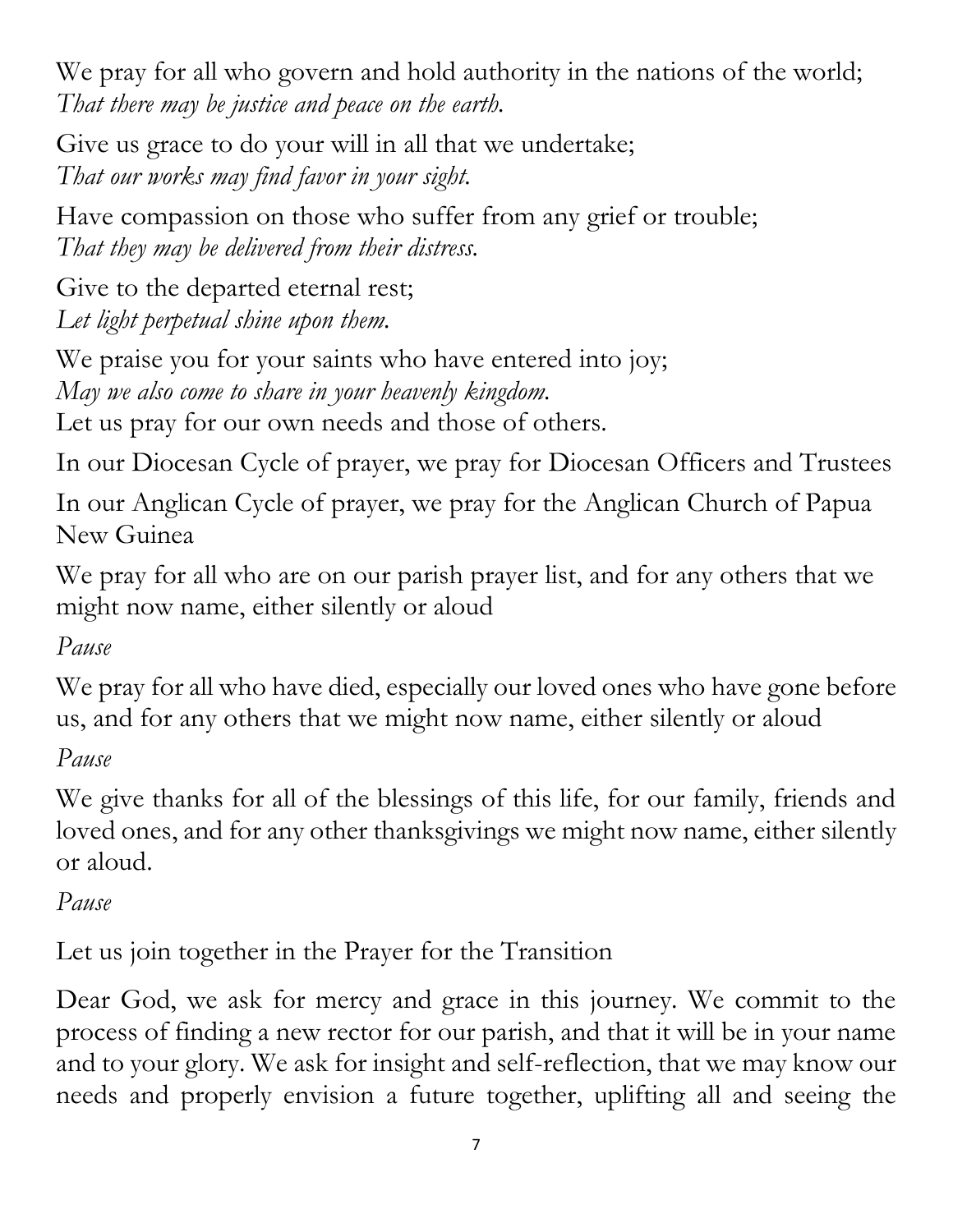incredible ministries that you will share with us. We pray for the members of the Search Committee, the Vestry, and our Interim Rector, as well as our bishops and their staff, that all may be blessed and guided in this search process. Open our eyes and our hearts to all possibilities and lead us with your wisdom. May your glory shine through us in this mission we are undertaking. In Christ's name we pray. Amen.

## *The Celebrant concludes the prayers*

O Lord our God, accept the fervent prayers of your people; in the multitude of your mercies, look with compassion upon us and all who turn to you for help; for you are gracious, O lover of souls, and to you we give glory, Father, Son, and Holy Spirit, now and for ever. *Amen.*

*The Confession of Sin may be omitted during the Season of Easter*

## **The Peace**

*Celebrant* The peace of the Lord be always with you. *People* And also with you.

## **The Holy Eucharist**

### **Offertory**

*After the Offertory piece has been played the People stand and sing to the familiar tune of the "Old 100th"* Praise God, from whom all blessings flow; Praise Him, all creatures here below; Praise Him above, ye heavenly host:

Praise Father, Son, and Holy Ghost.

## Eucharistic Prayer B

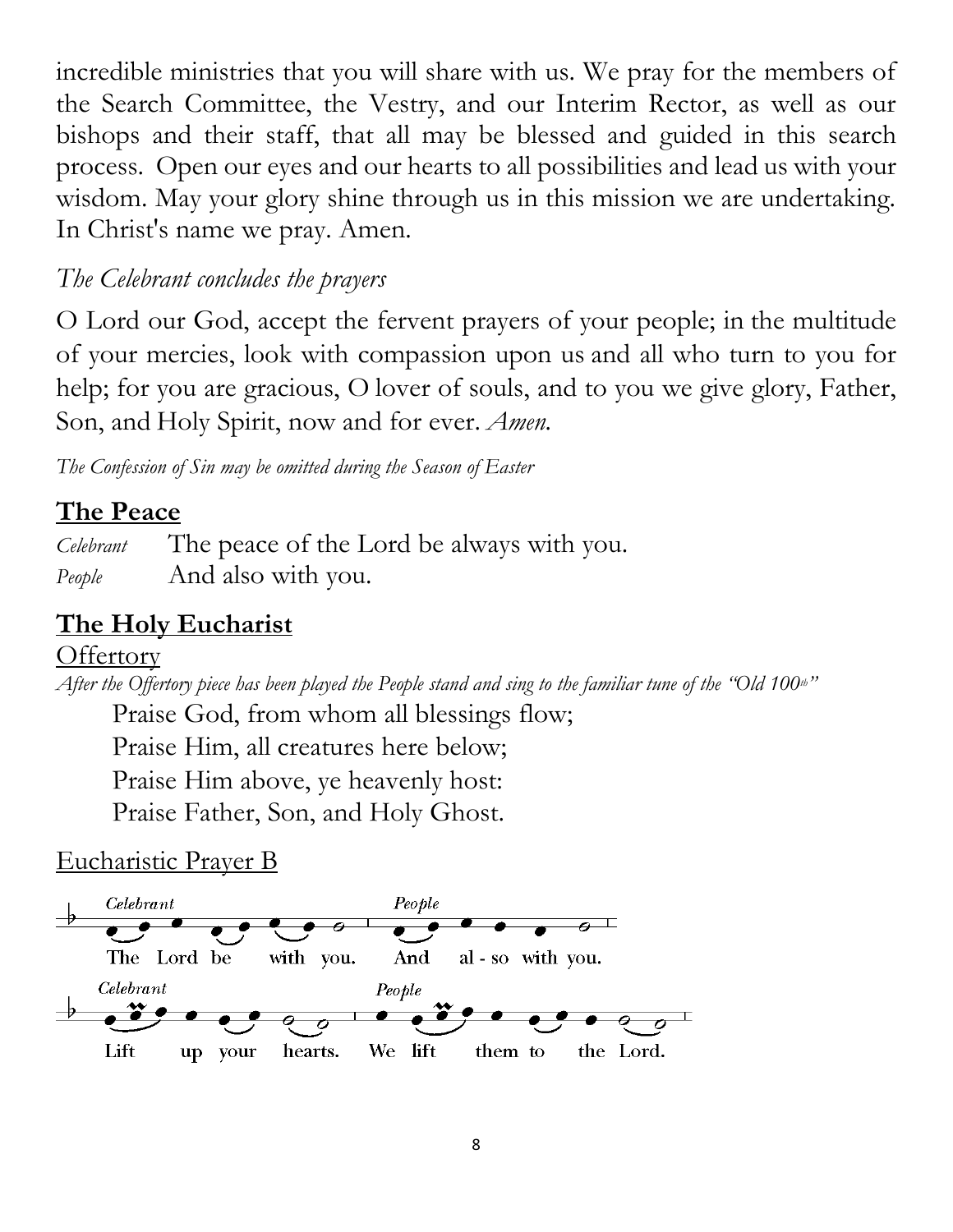

#### *The Celebrant continues*

It is right, and a good and joyful thing, always and everywhere to give thanks to you, Father Almighty, Creator of heaven and earth. But chiefly are we bound to praise you for the glorious resurrection of your Son Jesus Christ our Lord; for he is the true Paschal Lamb, who was sacrificed for us, and has taken away the sin of the world. By his death he has destroyed death, and by his rising to life again he has won for us everlasting life.

Therefore, we praise you, joining our voices with Angels and Archangels and with all the company of heaven, who for ever sing this hymn to proclaim the glory of your Name:

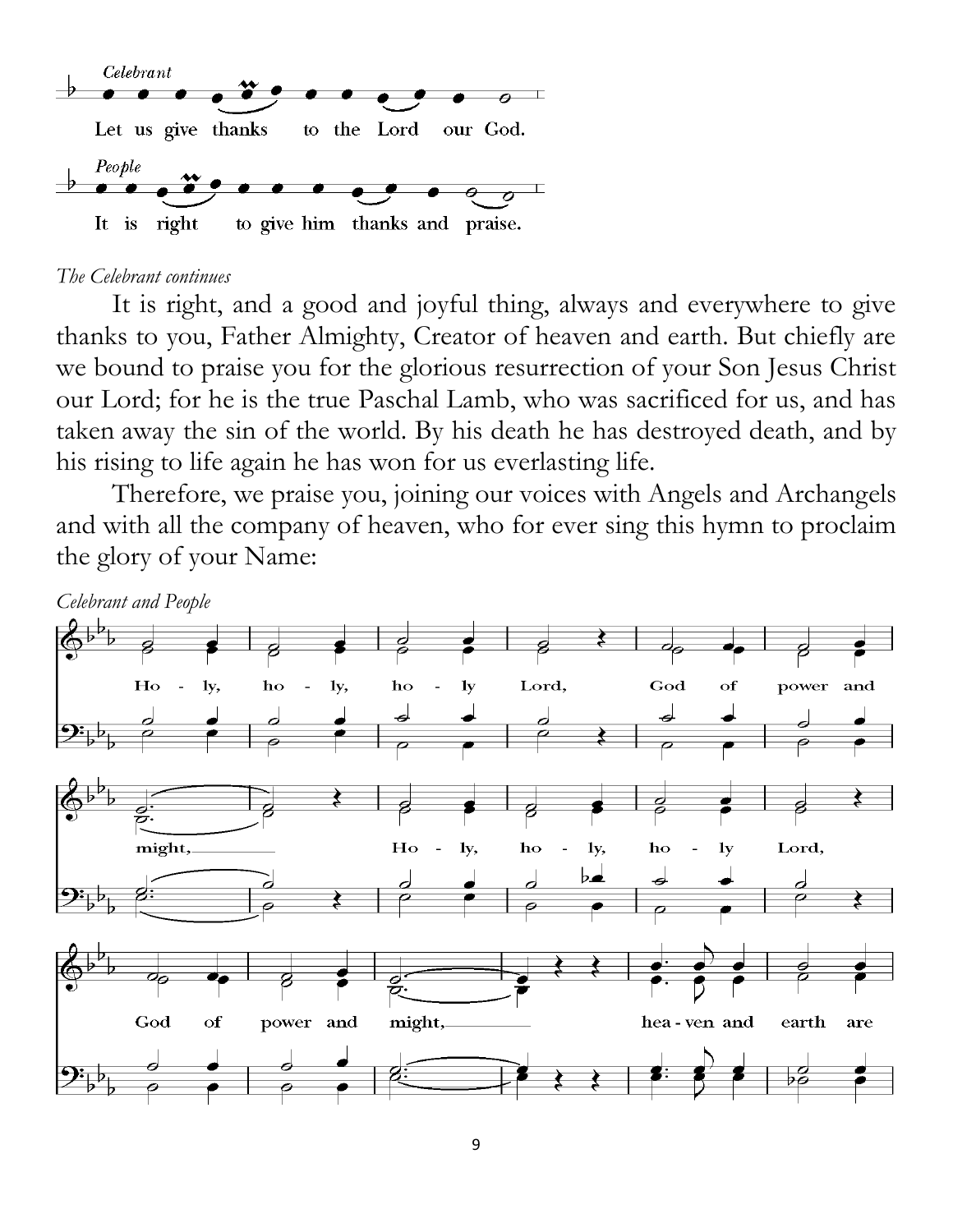

*The people remain standing as able in solidarity with the risen Christ*

#### *Then the Celebrant continues*

We give thanks to you, O God, for the goodness and love which you have made known to us in creation; in the calling of Israel to be your people; in your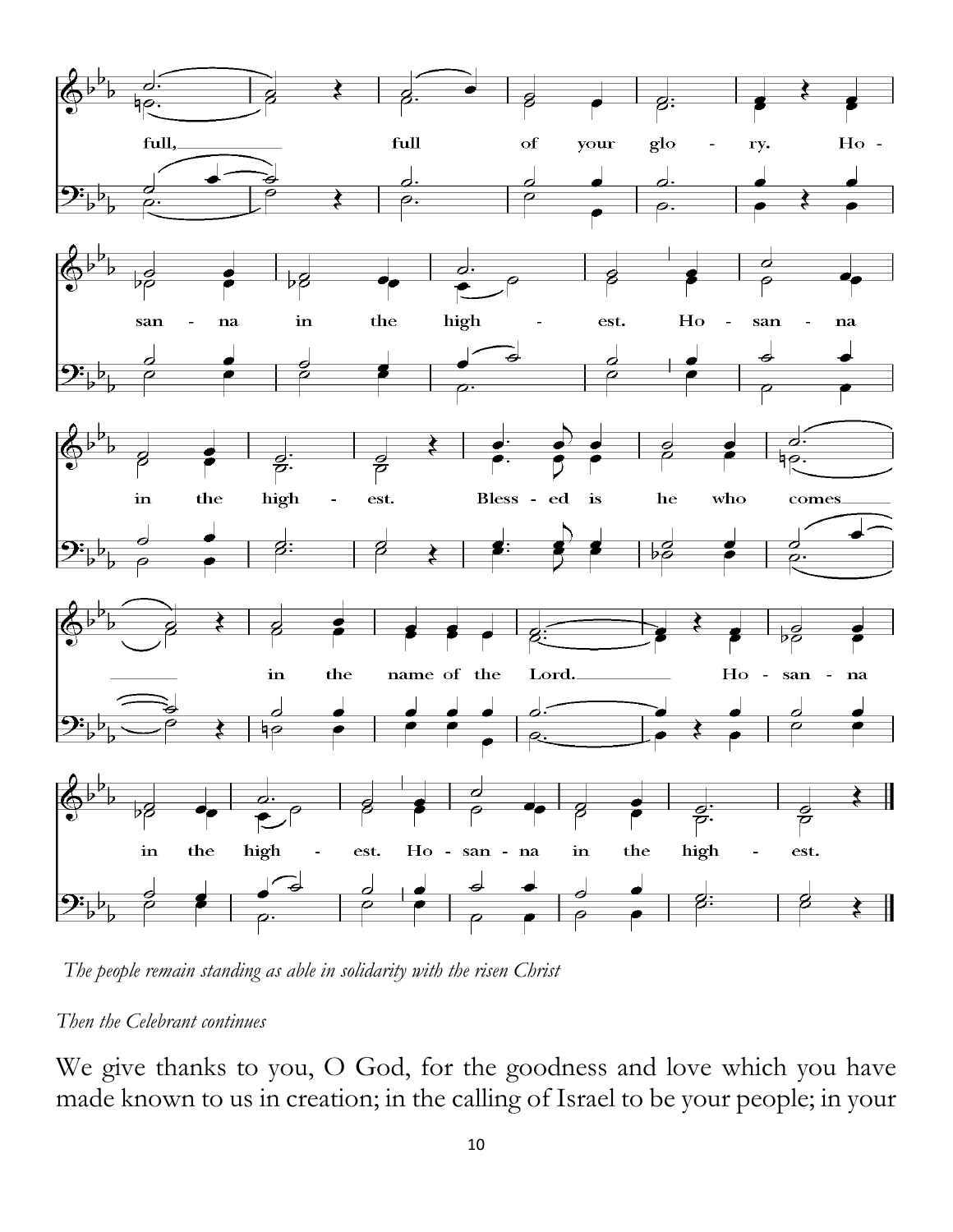Word spoken through the prophets; and above all in the Word made flesh, Jesus, your Son. For in these last days you sent him to be incarnate from the Virgin Mary, to be the Savior and Redeemer of the world. In him, you have delivered us from evil, and made us worthy to stand before you. In him, you have brought us out of error into truth, out of sin into righteousness, out of death into life.

*At the following words concerning the bread, the Celebrant is to hold it, or to lay a hand upon it; and at the words concerning the cup, to hold or place a hand upon the cup and any other vessel containing wine to be consecrated.*

On the night before he died for us, our Lord Jesus Christ took bread; and when he had given thanks to you, he broke it, and gave it to his disciples, and said, "Take, eat: This is my Body, which is given for you. Do this for the remembrance of me."

After supper he took the cup of wine; and when he had given thanks, he gave it to them, and said, "Drink this, all of you: This is my Blood of the new Covenant, which is shed for you and for many for the forgiveness of sins. Whenever you drink it, do this for the remembrance of me."

Therefore, according to his command, O Father,

### *Celebrant and People*

We remember his death, We proclaim his resurrection, We await his coming in glory;

### *The Celebrant continues*

And we offer our sacrifice of praise and thanksgiving to you, O Lord of all; presenting to you, from your creation, this bread and this wine.

We pray you, gracious God, to send your Holy Spirit upon these gifts that they may be the Sacrament of the Body of Christ and his Blood of the new Covenant. Unite us to your Son in his sacrifice, that we may be acceptable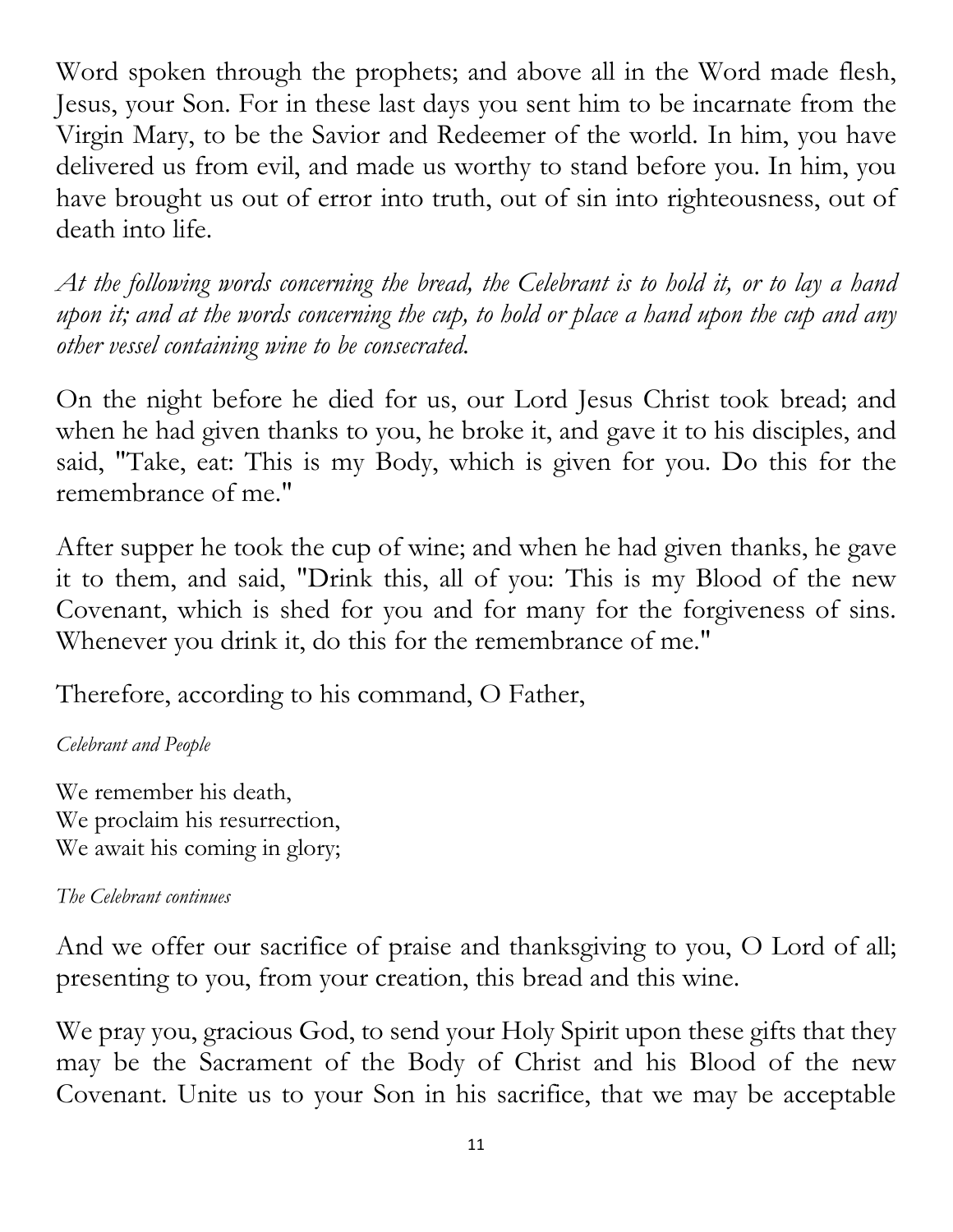through him, being sanctified by the Holy Spirit. In the fullness of time, put all things in subjection under your Christ, and bring us to that heavenly country where, with all your saints, we may enter the everlasting heritage of your sons and daughters; through Jesus Christ our Lord, the firstborn of all creation, the head of the Church, and the author of our salvation.

By him, and with him, and in him, in the unity of the Holy Spirit all honor and glory is yours, Almighty Father, now and for ever.



And now, as our Savior Christ has taught us, we are bold to say,

*People and Celebrant* Our Father, who art in heaven, hallowed be thy Name, thy kingdom come, thy will be done, on earth as it is in heaven. Give us this day our daily bread. And forgive us our trespasses, as we forgive those who trespass against us. And lead us not into temptation, but deliver us from evil. For thine is the kingdom, and the power, and the glory, for ever and ever. Amen.

The Breaking of the Bread

*The Celebrant then breaks the Consecrated Bread Celebrant* Alleluia! Christ our Passover is sacrificed for us; *People* Therefore let us keep the feast. Alleluia!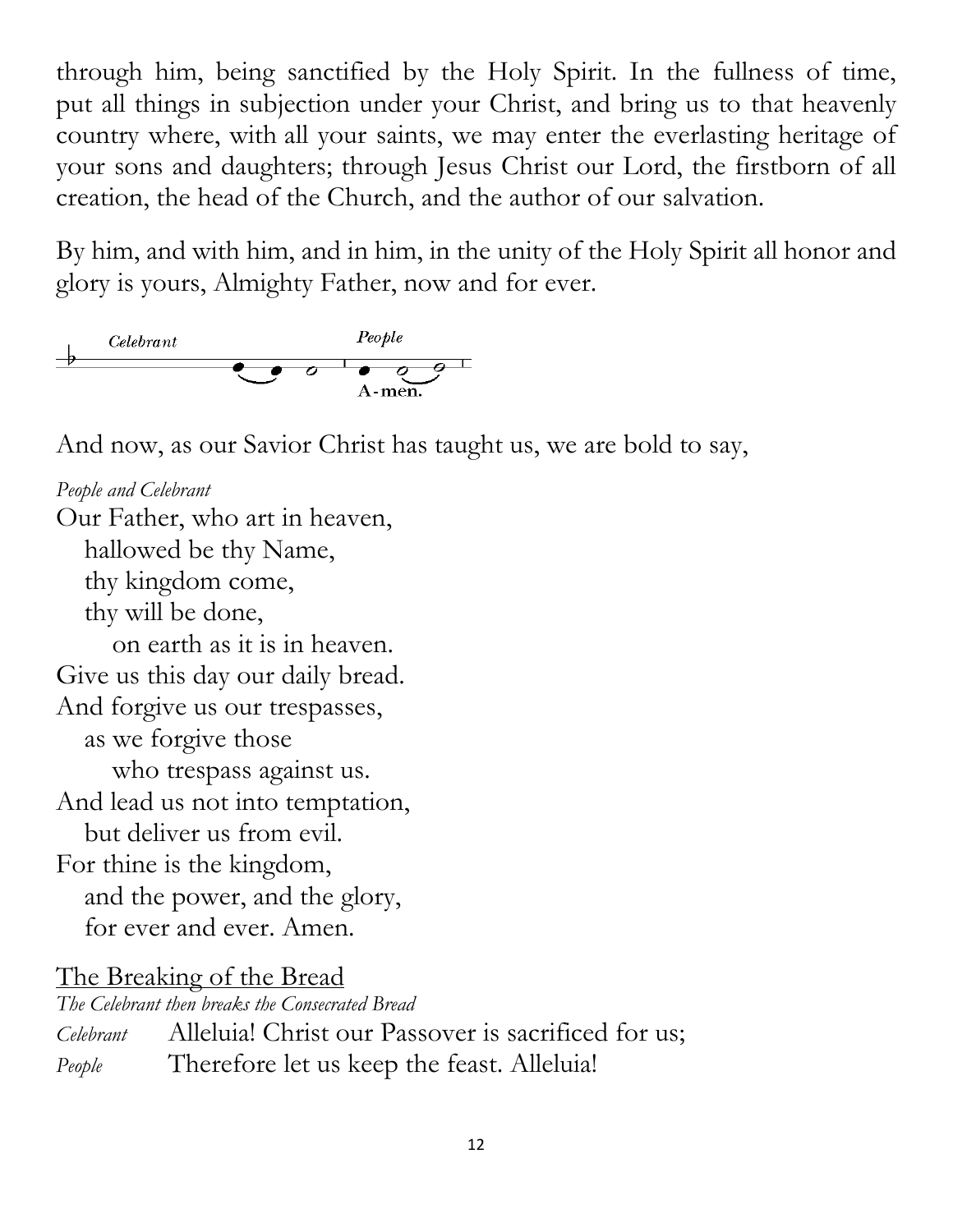### *The Celebrant then presents the Sacrament to the People* The Gifts of God, for the People of God.

### The Prayer for Spiritual Communion

#### *Celebrant*

In union, O Lord, with your faithful people at every altar of your Church, where the Holy Eucharist is now being celebrated, I desire to offer to you praise and thanksgiving. I remember your death, Lord Christ; I proclaim your resurrection; I await your coming in glory. And since I cannot receive you today in the Sacrament of your Body and Blood, I beseech you to come spiritually into my heart. Cleanse and strengthen me with your grace, Lord Jesus, and let me never be separated from you. May I live in you, and you in me, in this life and in the life to come. Amen.

## The Distribution of the Holy Sacrament

All baptized Christians, regardless of age or denomination, are invited and encouraged to receive the sacrament. Everyone, regardless of faith, is welcome to receive a blessing— simply cross your arms in front of you approach the priest. Each row, beginning in the front, should come up to the chancel step to receive the Blessed Bread. The Chalice cannot be offered at this time by direction of the Bishop of West Virginia. Once the priest has dropped the Blessed Bread in your hand you should return by the side aisle to your pew. Once a row has been Communed, the next is free to come to the chancel steps. Gluten free wafers are available to those who request them.

## Communion Hymns

| I come with joy to meet my Lord   | <b>H304</b> |
|-----------------------------------|-------------|
| Let all mortal flesh keep silence | H324        |

Our Prayer after Communion

*After Communion, the Celebrant says* Let us pray.

*Celebrant and People* Eternal God, heavenly Father,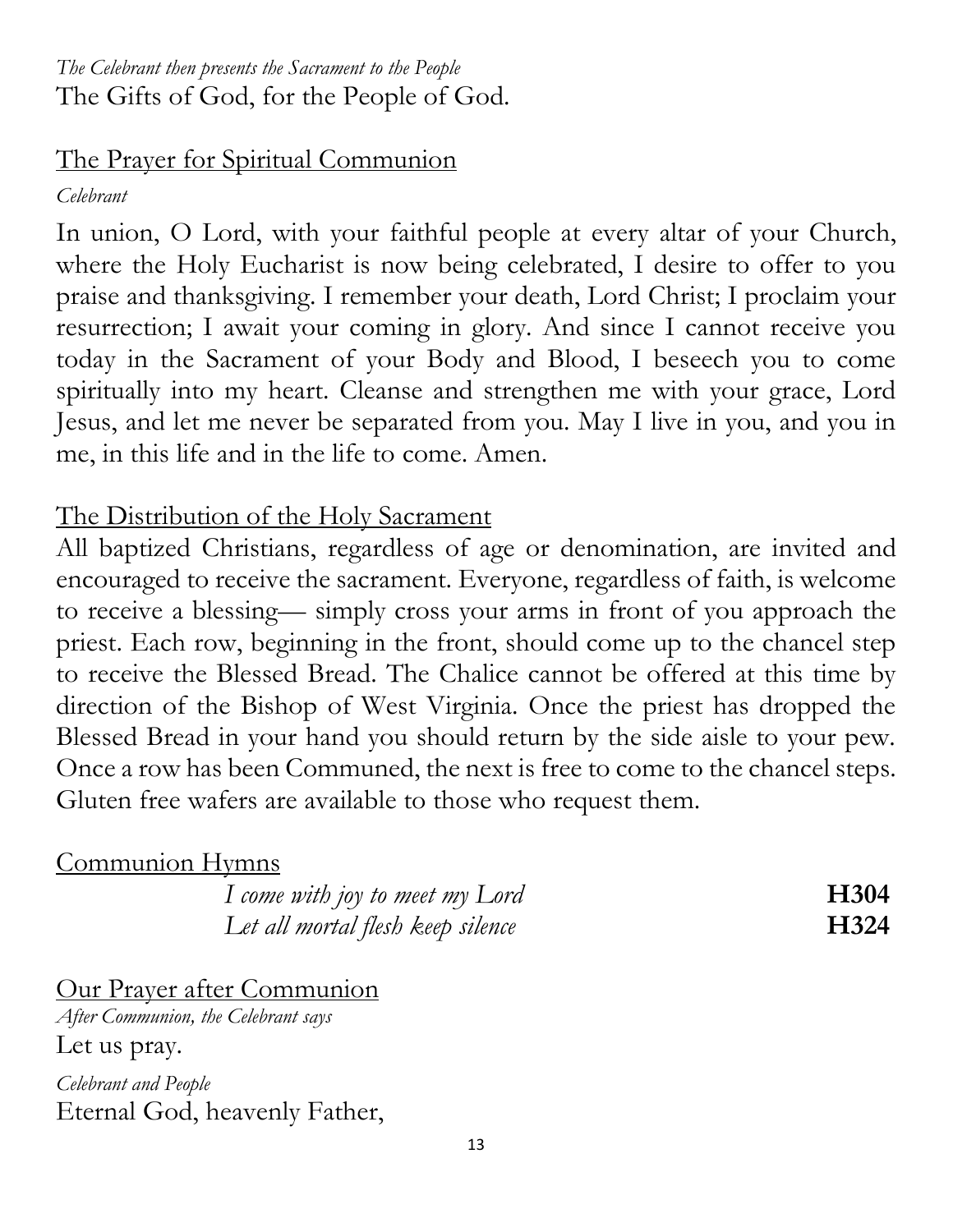you have graciously accepted us as living members of your Son our Savior Jesus Christ, and you have fed us with spiritual food in the Sacrament of his Body and Blood. Send us now into the world in peace, and grant us strength and courage to love and serve you with gladness and singleness of heart; through Christ our Lord. Amen.

#### The Easter Season Blessing

*The Celebrant then pronounces the following blessing over the people*

May Almighty God, who has redeemed us and made us his children through the resurrection of his Son our Lord, bestow upon you the riches of God's blessing. Amen.

May God, who through the water of baptism has raised us from sin into newness of life, make you holy and worthy to be united with Christ for ever. Amen.

May God, who has brought us out of bondage to sin into true and lasting freedom in the Redeemer, bring you to your eternal inheritance. Amen.

And the blessing of God Almighty, the Father, the Son, and the Holy Spirit, be upon you and remain with you for ever. Amen. *People* Amen!

Recessional Hymn *At the Name of Jesus* **H435**

## **The Dismissal**

Alleluia, alleluia! Let us go forth in the name of Christ. *People Thanks be to God. Alleluia, alleluia!*

## Postlude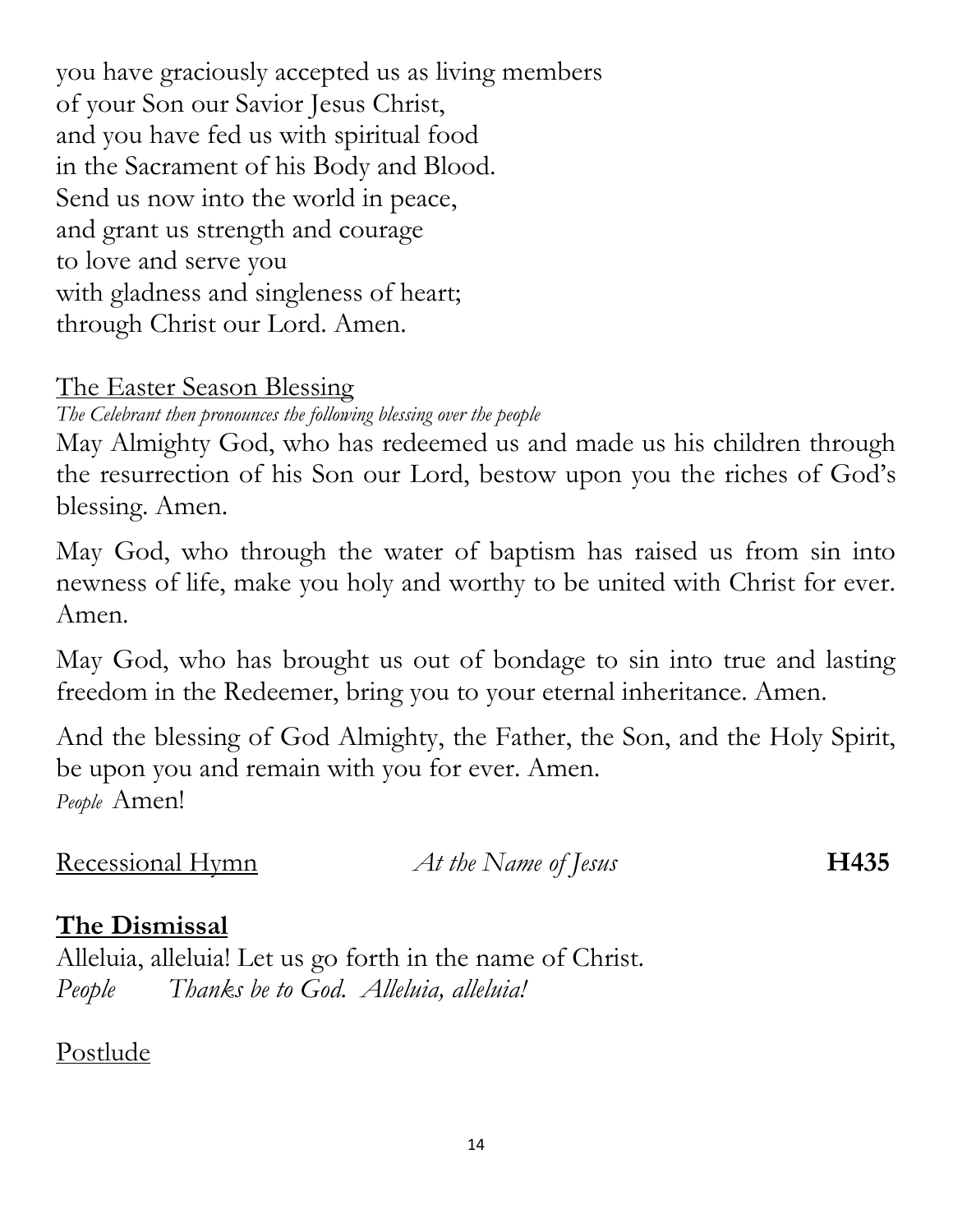## **Please Keep the Following in Your Prayers:**

Dorene Dimes, Bonnie Taylor, Joe Sanders, Bea Paine, Bob and Peggy Walk, John Kersey, Martha Linkous, Jay Kephart, Buck and Louisa Sowers, Donna Fortune, Ed and Gladys Fortune, Ivy and the Gaines Family, Brian, Lane, Loraine, and Sherry.

## **Attendance Last Sunday:** 66

**Birthdays This Week**: Staci Thomas, Clay Sudduth, Dorene Dimes, John Moir, Zachery Toohey, Paul Broyles, Jr.

## **Participants in Today's Liturgy**

Celebrant The Rev. Lou Hays Acolytes Rob Merritt Lectors Katherine Lewis Intercessor Teresa Paine

Organist & Choirmaster Terry E. Whittington, Jr. Altar Guild Members of the Altar Guild



The Altar Flowers are given today for the greater Glory of God by Frank and Bernadette Dragotto



## **Calendar of Events**

Wednesday – April 27 Serving Dinner at the Union Mission 3:00pm Sunday – May 15 Special Service in Rowley Hall 9:30am Wednesday – May 11 Serving Dinner at the Union Mission 4:00pm Wednesday –May 18 Vestry Meeting 6:00pm  $Thursday - May 19$  Food Pantry  $9:00 - 11:00$  am

## **Announcements:**

The Rev. Paul Barker returns to Christ Church! Our Interim Rector will be away for two weeks, and we are fortunate that Paul will be filling in for Lou